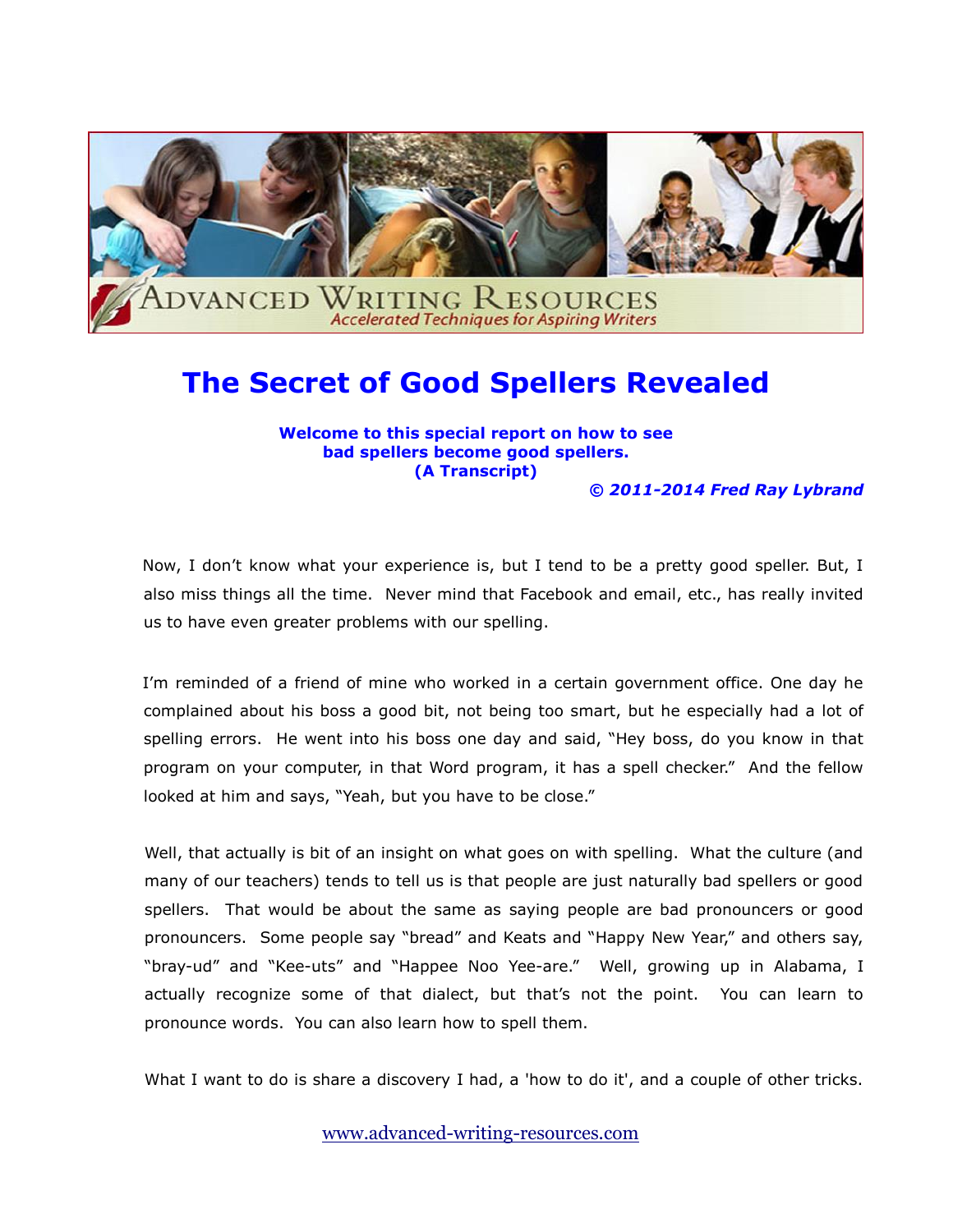In a few moments you can begin with your students immediately on healing their spelling woes. What we tend to think about with spelling is that people just have to learn how to spell (each word). And so the more words we teach them, the more they practice, the more spelling tests, the better they get. That's actually not the trick because we're not diagnosing what the issue is. There are people who attend the same classes as all of us. But some people don't turn out well, even though they practice, even though they passed the test on spelling... they still wind up not being good spellers. And there's a very simple reason, if you'll observe and stop ask good spellers and bad spellers what they're up to. Do your own survey. What you'll find in the course of time is that good spellers do one thing that bad spellers won't do. No, it's not 'misspell', it's this--- **a good speller will not guess while a bad speller will guess often. That's the issue.**

Bad spellers are comfortable saying, "Oh, close enough. I'm not sure if that's right or not." Good spellers are not comfortable saying "close enough." They either mark it so they can see it later -- going back to look it up and see what the word is, or they look it up in that moment. And here's the trick with good spellers; they either look it up or use a word they know how to spell. Yes, they'll just substitute a word they CAN spell. This kind of thing happens all the time, but it's happening on such a subtle level we don't realize it.

## **So the trick in training a child is just to teach him or her how to quit guessing.**

The goal is not to teach them how to be a good speller, but to teach them to quit guessing; once a person refuses to guess on spelling, he or she will become a good speller because they are going to either look up the words and learn them, or they're going to use words they know how to spell. That's the whole game.

So how do you do that? How do you encourage them to learn to quit guessing?

Well, in **The Writing Course**, we teach people exactly how to quit guessing. Now, realize our children write every day at home (we homeschool). They write -- it varies with their age, but let's say a page up to maybe three pages when they're older. The writing is double spaced so we can mark it up to help them--- we give them a variety of kinds of feedback. In the writing course, we show you exactly how to do that, but for spelling, the deal is simple. We say, "If you mark your own words your not sure how to spell (like put an 'SP' by it) then I, or your mother, will spell it correctly for you." In other words, if you're not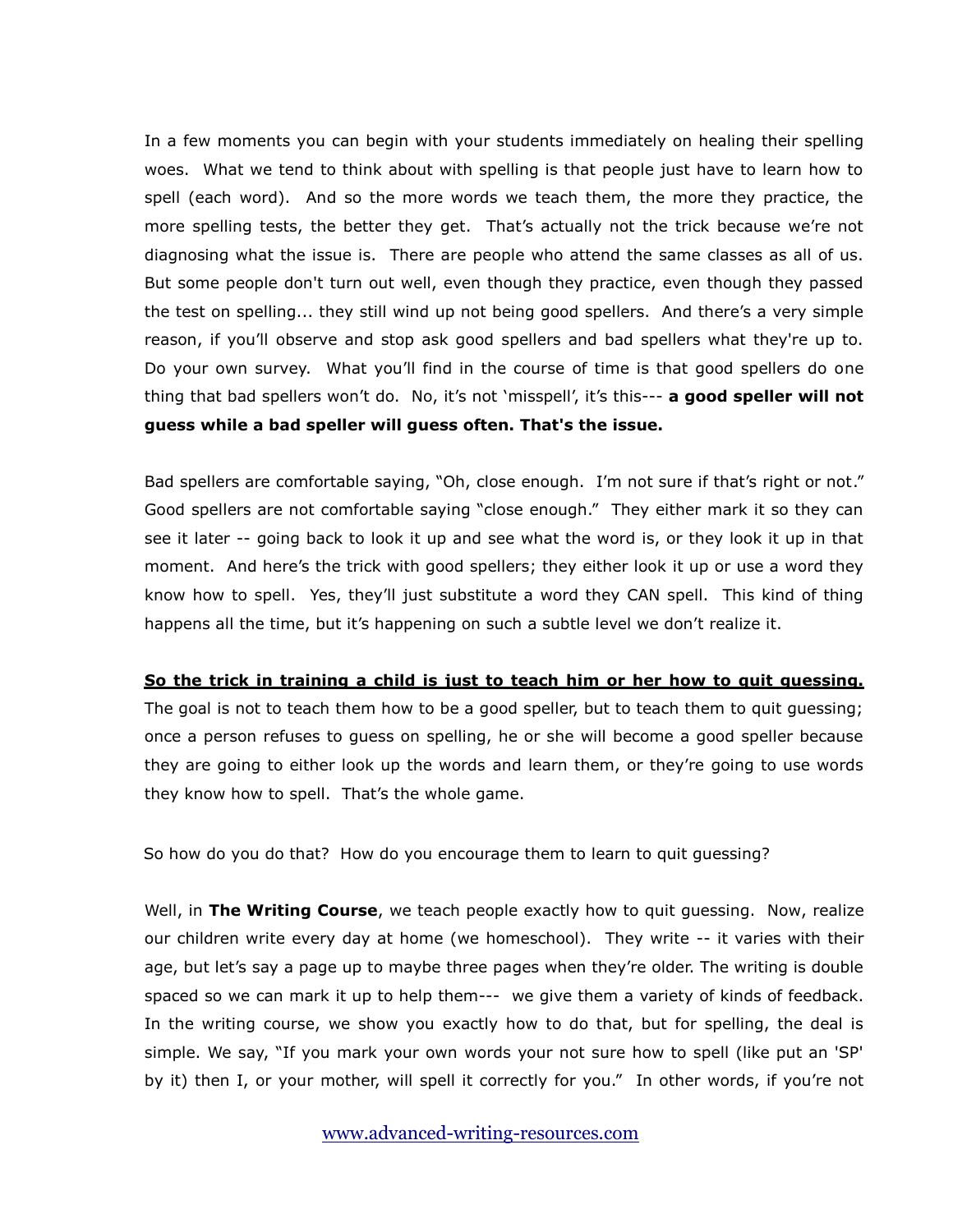sure, you write a word, you write 'constable' and you're not sure or 'exactly' you're not sure or 'sincerely' you're not sure or 'scary' you're not sure. Is it an EY or just a Y? Well, we will look it up or we will spell it correctly. And, yes, we know most of them. And so, in that way, it's nice because we as parents get to keep working on our spelling and in particular, the child is not guessing. So if they mark a word as they're unsure, it's teaching them to discern whether they know how to spell or don't know how to spell. They make it a habit NOT TO GUESS!

Now you might ask, "Fred, what if they actually don't mark a word and misspell it?" Those are the ones I circled or marked and then they get to go look that word up and spell it correctly. Now, there are a couple other tricks inside the discovery and this basic how to approach. The basic 'how to' again is if they mark they're not sure about a word, then we spell it for them. If they don't mark it and we catch a spelling problem, they have to look up the misspelled word and spell it correctly.

So here's the trick. Special misspelling notebooks exist out there--- the most common misspelled words and they're fine. But, if you want to, if you have a child that has trouble spelling, take the words every day that they consistently misspell and have them build a notebook of correct spelling. It's pretty much in the direction of just writing down what the word is, how they misspelled it, and what the correct spelling is. If you do this, then they are really on target with what they need to learn. I will give Jody a credit because I don't think I came up with this at all, but we also do something else with our kids in addition to the idea of a notebook (which we don't do that often because they've gotten pretty good at spelling). Now when they misspell a word that they didn't mark, we simply have them write the correct spelling 10 times that day as part of their corrections , kind of like the old, "I will not pull Peggy's hair in class."

Well, this is just the word spelled correctly, but it can also be the wrong word. So, here's a common one. They'll say, your, Y-O-U-R when they mean to write YOU'RE, a contraction. And so, they have to write 'you're' with the apostrophe 10 times. Now, look, that's not fun, but that reminds them to quit guessing, and it teaches them how to spell the word.

So, there it is. It's really simple. All you want to do is build a skill in your child of learning